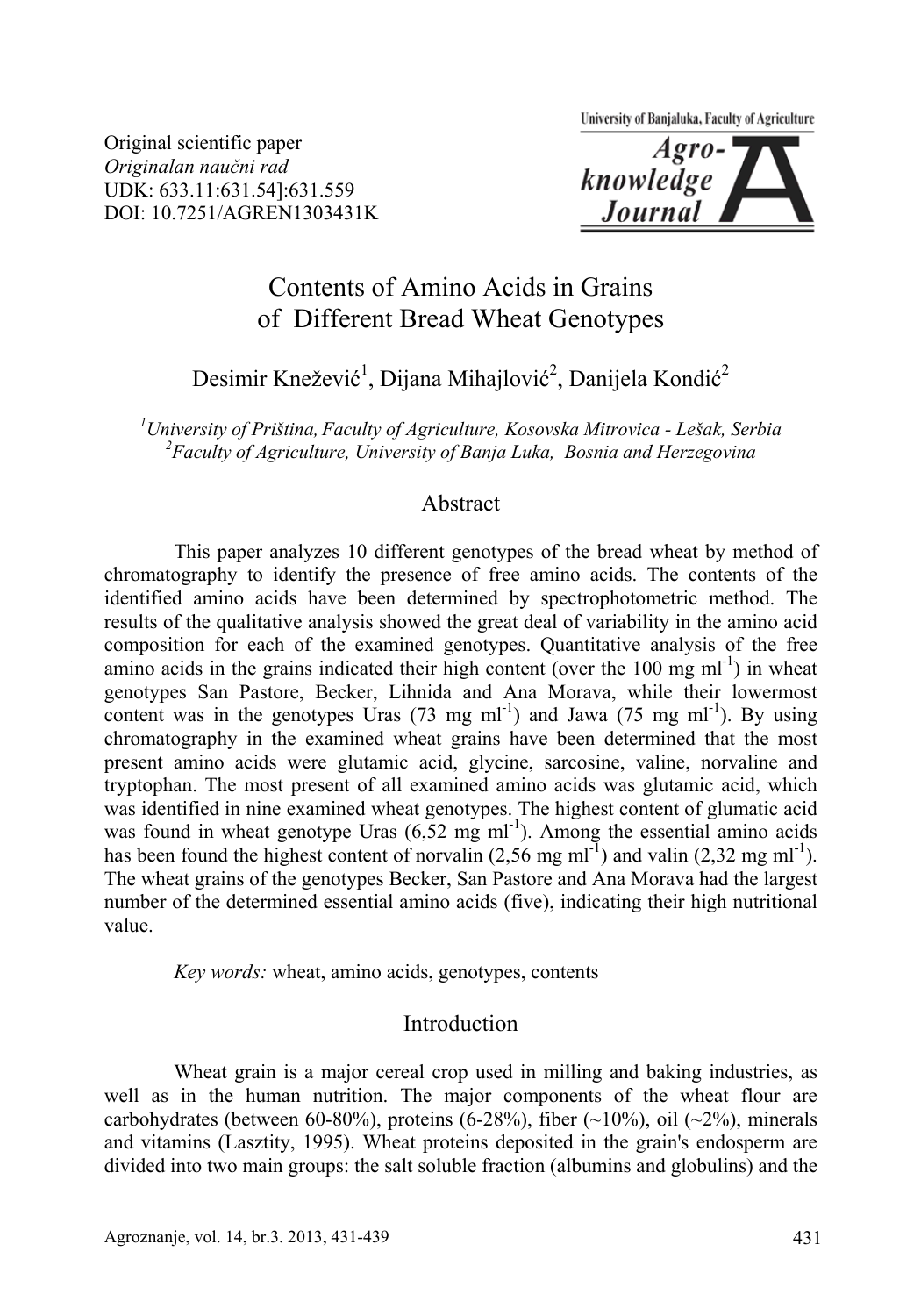gluten fraction (gliadins and glutenins). Gluten is in the relationship with the viscoelastic properties of dough and because of that has important role in the process of making the bread, biscuits, cakes and other bakery products (Torbica et al., 2007; Živančev et al., 2010). In the combination with other food proteins such as those from legumes, oil seeds or animal products, wheat proteins play important role in human nutrition, as source of the essential amino acids.

 The proteins and amino acids also have several significant roles for the plants, for example they regulate ion transport and affect the synthesis and activity of enzymes and gene expression (Rai, 2002). The proline- and glutamine-rich storage proteins of the wheat are the sources of nitrogen and amino acids for the embryo in the first phase of the seed development. Therefore, it is likely that endogenous cereal proteases synthesized during germination are capable for extensively hydrolysis of these proteins (Hartmann et al., 2006). These endopeptidases and exopeptidases have specific capability for the fragmentation of gluten protein and peptides (Gessendorfer et al., 2011).

 On the other side, important source of nitrogen required for the synthesis of amino acids and proteins in the plants is nitrogen nutrition (Neuberg et al., 2010; Pavlík et al., 2010). Nitrogen fertilisation can be used for nutritional improvement of the human diet by increasing and maintaining protein and essential amino acid contents (Thanapornpoonpong et al., 2008). According to Tilsner et al. (2005) under low N supply, the amino acid contents are comparable at all leaf ages and decrease slightly from young to mature leaves, while higher N supply also causes an overall increase in amino acid content (Atanasova, 2008).

 For sustainable wheat production with reduced inputs of the agrochemicals it is necessary to create cultivars with enhanced quality for specific end-uses, example for biofuels and in the food industry. Some cultivars are generally considered to be more consistent in quality than others (Shewry, 2007).

 The purpose of this investigation was the analysis of composition of amino acid and determination of concentration in 10 genetically divergent bread wheat cultivars.

### Materials and methods

 The presence of amino acids and their content were determinated in the grain samples of the 10 wheat genotypes: Uras, Becker, San Patore, Jawa, Ceska 488, Moulin, Lodan, Lepenica, Lihnida and Ana Morava. Amino acids have been extracted from the wheat grain with ethanol (diluted to 80%), while the sedimentation of the dissolved proteins has been done with chlorophorm (Grujić-Injac, 1962). Identification of amino-acid in the prepared extracts has been done by using the method of chromatography. The method of spectrophotometry was used for determination of the total content of the identified amino acids. Total concentration of the free amino acids was determined by standard curved line for tyrozine, while concentration for each amino acid was determined by standard curved line for glycine (Trajković et al., 1983; Džamić, 1989).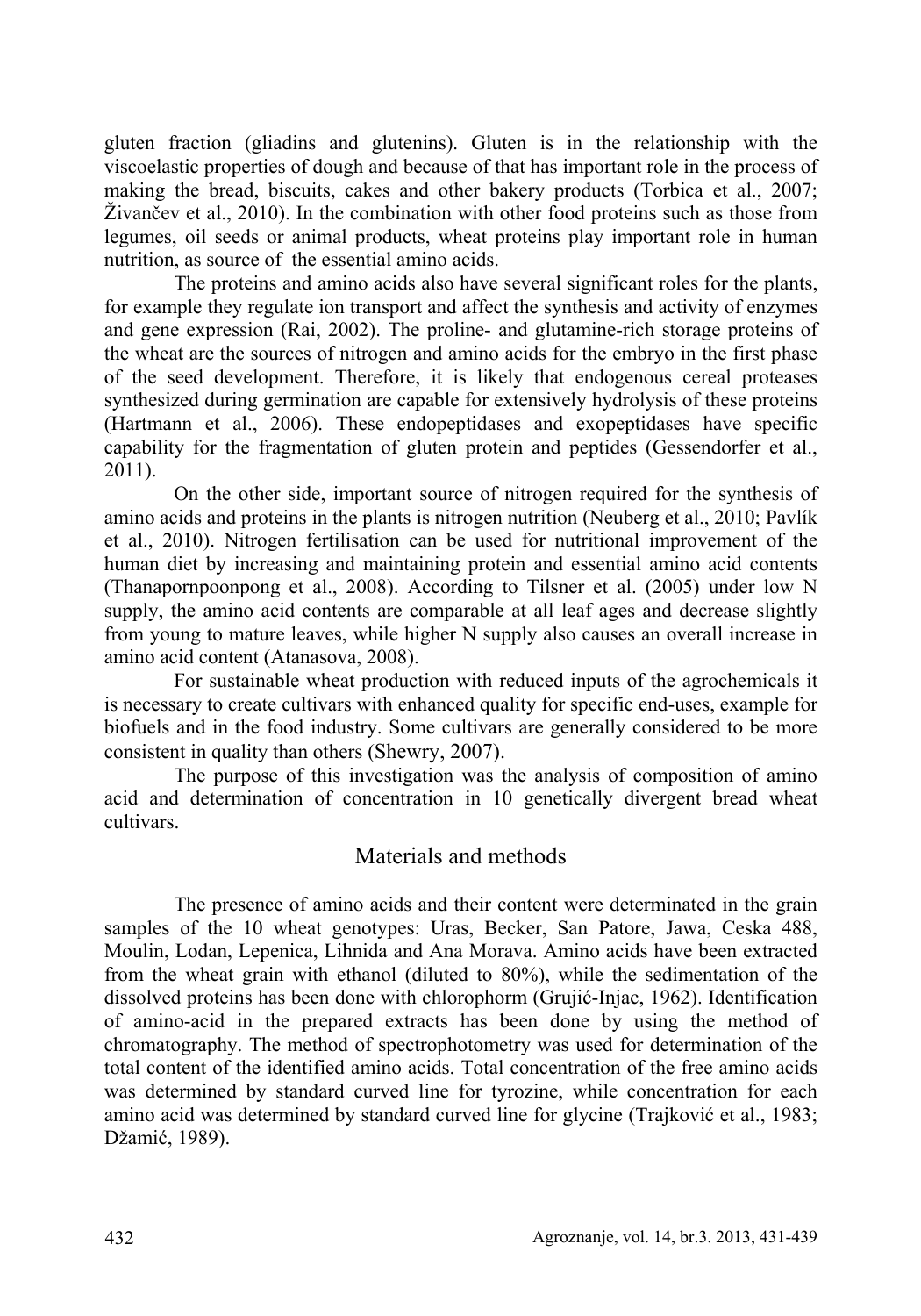| Its of the qualitative analysis of the amino acides in the examined wheat genotypes |                                                                                                                                                                                                                                         |
|-------------------------------------------------------------------------------------|-----------------------------------------------------------------------------------------------------------------------------------------------------------------------------------------------------------------------------------------|
|                                                                                     |                                                                                                                                                                                                                                         |
|                                                                                     |                                                                                                                                                                                                                                         |
|                                                                                     | いくしょう<br>structure of the control of the control of the control of the control of the control of the control of the control of the control of the control of the control of the control of the control of the control of the control of |
|                                                                                     |                                                                                                                                                                                                                                         |
|                                                                                     |                                                                                                                                                                                                                                         |
|                                                                                     |                                                                                                                                                                                                                                         |
|                                                                                     |                                                                                                                                                                                                                                         |
|                                                                                     |                                                                                                                                                                                                                                         |
|                                                                                     | <b>Coeffer in influence of the</b>                                                                                                                                                                                                      |
|                                                                                     |                                                                                                                                                                                                                                         |
|                                                                                     |                                                                                                                                                                                                                                         |
|                                                                                     |                                                                                                                                                                                                                                         |
|                                                                                     |                                                                                                                                                                                                                                         |
|                                                                                     |                                                                                                                                                                                                                                         |
|                                                                                     |                                                                                                                                                                                                                                         |
|                                                                                     |                                                                                                                                                                                                                                         |
|                                                                                     | :<br>}<br>}                                                                                                                                                                                                                             |
|                                                                                     |                                                                                                                                                                                                                                         |
|                                                                                     |                                                                                                                                                                                                                                         |
|                                                                                     |                                                                                                                                                                                                                                         |
|                                                                                     |                                                                                                                                                                                                                                         |
|                                                                                     |                                                                                                                                                                                                                                         |
|                                                                                     |                                                                                                                                                                                                                                         |
|                                                                                     |                                                                                                                                                                                                                                         |
|                                                                                     | $\sim$ is a literation and isomeone<br>ובשמונטו וגיטונטו ווכ טווטונט                                                                                                                                                                    |
|                                                                                     |                                                                                                                                                                                                                                         |
|                                                                                     |                                                                                                                                                                                                                                         |
|                                                                                     |                                                                                                                                                                                                                                         |
| Ē                                                                                   |                                                                                                                                                                                                                                         |
| A FIRENT LINE                                                                       |                                                                                                                                                                                                                                         |
| Ī                                                                                   |                                                                                                                                                                                                                                         |
|                                                                                     |                                                                                                                                                                                                                                         |

| יפאוויפטונצים באינטריקאיין אין האינטריקא פונט פון 10 סטינט פון 10 סטינט פון 10 סטינט פון 10 סטינט פון 10 סטינט<br>www.communication.com<br>-<br>-<br>- | the life of the contract of the contract of the contract of the contract of the contract of the contract of the contract of the contract of the contract of the contract of the contract of the contract of the contract of th |
|--------------------------------------------------------------------------------------------------------------------------------------------------------|--------------------------------------------------------------------------------------------------------------------------------------------------------------------------------------------------------------------------------|
|                                                                                                                                                        |                                                                                                                                                                                                                                |

|                      | Pastore<br>San | Uras       | Lodan     | <b>Becker</b> | Jawa      | Moulin    | Ceska<br>488 | Lepenica  | Lihnida   | Morava<br>Ana |
|----------------------|----------------|------------|-----------|---------------|-----------|-----------|--------------|-----------|-----------|---------------|
|                      |                | $\ddot{}$  | $\ddot{}$ |               | $\ddot{}$ |           | $\ddot{}$    | $\ddot{}$ | $\ddot{}$ |               |
|                      |                |            |           | $\ddot{}$     | $\ddot{}$ | $\ddot{}$ |              |           |           | $\ddot{}$     |
|                      |                |            |           |               |           |           | $\pm$        |           |           |               |
|                      | $\ddagger$     | $\ddot{}$  | $\ddot{}$ |               | $\ddot{}$ |           | $\ddot{}$    | $\ddot{}$ | $\ddot{}$ |               |
|                      |                |            | $\ddot{}$ |               | $\ddot{}$ |           |              |           |           | $\ddot{}$     |
|                      | $\ddot{}$      | $\ddot{}$  | $\ddot{}$ | $\ddot{}$     |           | $\ddot{}$ | $\ddot{}$    | $\ddot{}$ | $\ddot{}$ | $\ddot{}$     |
|                      | $\ddot{}$      | $\ddot{}$  |           |               |           | $\ddot{}$ | $\ddot{}$    |           |           | $\ddot{}$     |
|                      |                |            | $\ddot{}$ | $\ddot{}$     | $\ddot{}$ |           |              | $\ddag$   | $\ddot{}$ |               |
|                      | $\ddot{}$      |            |           |               |           |           |              | $^{+}$    |           | $\ddot{}$     |
|                      |                |            |           | $\ddot{}$     |           | $\ddot{}$ | $\ddot{}$    | $\ddot{}$ |           | $\ddot{}$     |
|                      |                |            |           | $\ddot{}$     |           |           |              |           | $\ddot{}$ |               |
| Phenylalanine        | $\ddot{}$      | $\ddagger$ |           |               |           | $\ddot{}$ |              |           |           | $\ddot{}$     |
| Cistin-clorhydrate   | $\ddag$        |            |           | $\ddot{}$     |           |           |              | $\ddot{}$ |           |               |
| Arginine-clorhidrate |                |            | $\ddag$   | $\ddot{}$     |           |           |              |           |           |               |
|                      | $\ddot{}$      |            |           |               |           |           |              |           |           |               |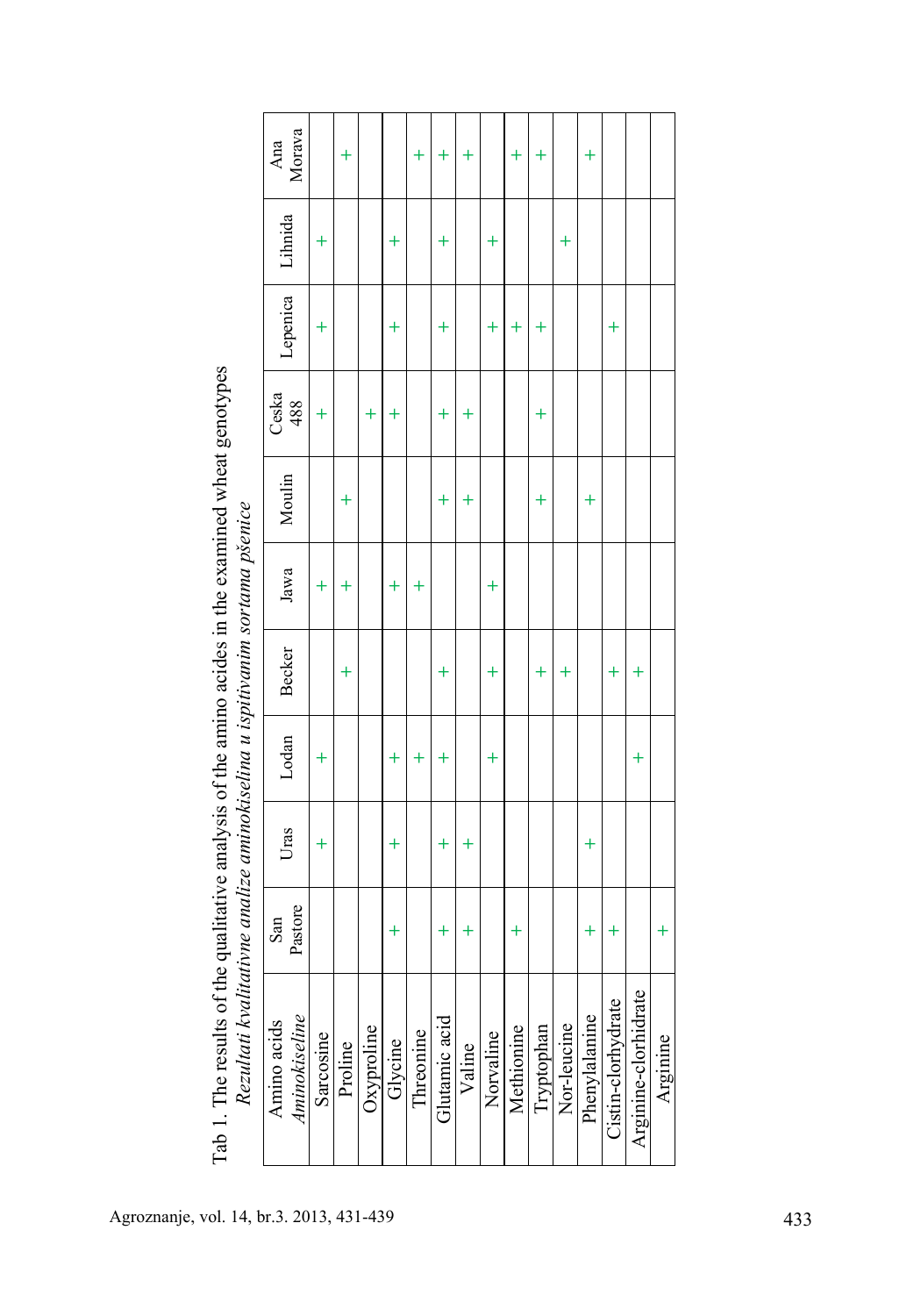## Results and discussion

 The analysis of amino acids in the wheat grain showed differences among examined wheat genotypes.

 The results of the qualitative analysis showed the variability in the amino acid composition in the examined wheat genotypes. For all analyzed cultivars has been identified 15 different amino acids. In the each of the examined cultivars has been identified different number of amino acids (between 5-7), as well as the different composition of identified amino acids (Tab. 1). According to the results of the analysis the most present amino acids in the examined grain samples were glutamic acid, glycine, sarcosine, valine, norvaline and tryptophan. It is well known, that glutamic acid and glycine are principal amino acids in all cereal protein fractions.

 Quantitative analysis of the free amino acids in their grains indicated their high content (over the 100 mg  $ml^{-1}$ ) in the wheat genotypes San Pastore, Becker, Lihnida and Ana Morava (Tab. 2).

| Cultivar of wheat (Triticum aestivum)<br>Sorta pšenice (Triticum aestivum) | Concentration $(mg \, ml^{-1})$<br>Koncentracija (mg ml <sup>-1</sup> ) | $\frac{0}{0}$ |
|----------------------------------------------------------------------------|-------------------------------------------------------------------------|---------------|
| San Pastore                                                                | 113                                                                     | 11.3          |
| Uras                                                                       | 73                                                                      | 7.3           |
| Lodan                                                                      | 89                                                                      | 8.9           |
| Becker                                                                     | 130                                                                     | 13.0          |
| Jawa                                                                       | 75                                                                      | 7.5           |
| Moulin                                                                     | 98                                                                      | 9.8           |
| Ceska 488                                                                  | 90                                                                      | 9.0           |
| Lepenica                                                                   | 82                                                                      | 8.2           |
| Lihnida                                                                    | 106                                                                     | 10.6          |
| Ana Morava                                                                 | 114                                                                     | 11.4          |

Tab. 2. Total content of free amino-acids in grains of the examined wheat genotypes *Ukupni sadržaj aminokiselina u zrnu ispitivanih genotipova pšenice* 

 The total content of free amino acids in the analyzed wheat genotypes varies between 73 mg ml<sup>-1</sup> and 130 mg ml<sup>-1</sup>. The highest content of the free amino acid was found in the wheat genotype Becker  $(130 \text{ mg ml}^{-1})$ , while the lowest was in the genotype Uras  $(73 \text{ mg ml}^{-1})$ .

 The total content of the essential amino acids varies in the grain of the diferent wheat genotypes, too. Amino acid valine and tryptophan were present in the grains of the five examined wheat genotypes. Valine was identified in wheat genotypes San Pastore, Uras, Moulin, Ceska 488 and Ana Morava, while tryptophan was identified in genotypes Becker, Moulin, Ceska 488, Lepenica and Ana Morava. Total content of valine was in ratio from 1.0 mg ml<sup>-1</sup> (Uras) to 2.32 mg ml<sup>-1</sup> (San Pastore), while ratio of concentration of tryptophan was from 1.25 mg ml<sup>-1</sup> (Lepenica) to 2.24 (Ceska 488).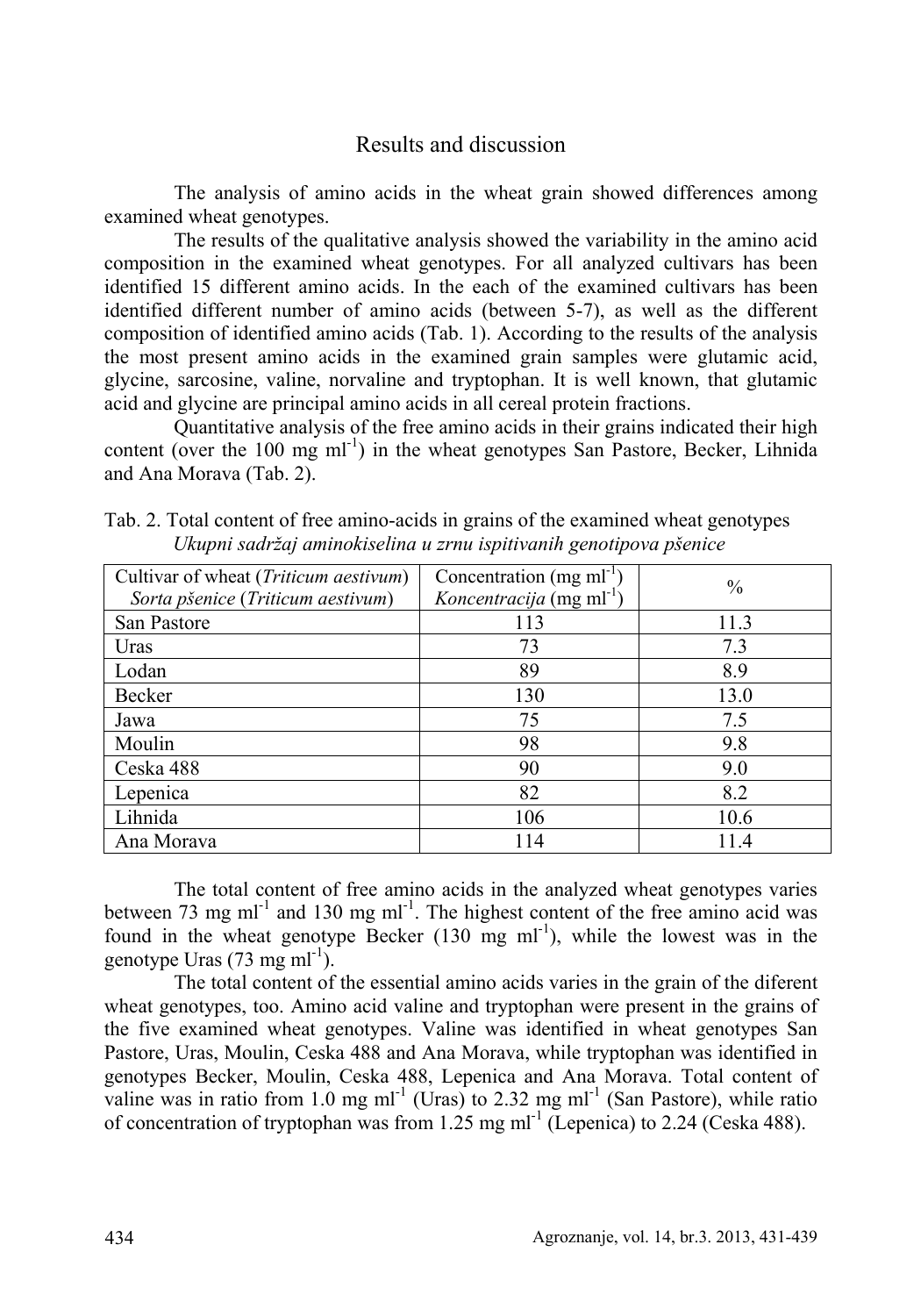| Cyistin-<br>clorhy<br>drate   | 0.86           |               |               | 0.92          |               |               |           | 1.14     |               |               |                                                                                                                                                                         | Sarc     |             | $\overline{1.0}$ | $\frac{0}{1}$ |                 | $\overline{1.0}$ |               | $\overline{0.8}$ | $\overline{\phantom{0}}$ | $\overline{0.8}$ |                |
|-------------------------------|----------------|---------------|---------------|---------------|---------------|---------------|-----------|----------|---------------|---------------|-------------------------------------------------------------------------------------------------------------------------------------------------------------------------|----------|-------------|------------------|---------------|-----------------|------------------|---------------|------------------|--------------------------|------------------|----------------|
| Trp                           |                |               |               | 2.07          |               | 1.82          | 2.24      | 1.25     |               | 1.62          |                                                                                                                                                                         |          |             |                  |               |                 |                  |               |                  |                          |                  |                |
| Arginine<br>- clorhy<br>drate |                |               | 0.83          | 0.83          |               |               |           |          |               |               |                                                                                                                                                                         | Ğ        | 0.95        | $0.\overline{8}$ | 1.24          |                 | 1.0              |               | 0.96             | 1.0                      | 1.0              |                |
| Arg                           | 0.94           |               |               |               |               |               |           |          |               |               |                                                                                                                                                                         |          |             |                  |               |                 |                  |               |                  |                          |                  |                |
| Phe                           | 0.84           | 0.94          |               |               |               | $\frac{0}{1}$ |           |          |               | 1.0           | f non-essential amino acids (NEAA) in grain of the examined wheat genotypes<br>Ukupan sadržaj neesencijalnih aminokiselina (NEAA) u zrnu ispitivanih genotipova pšenice | OxyPro   |             |                  |               |                 |                  |               | 0.98             | 1.36                     |                  |                |
| leucin<br>Nor-                |                |               |               | 1.06          |               |               |           | 1.18     | $\frac{1}{1}$ |               |                                                                                                                                                                         |          |             |                  |               |                 |                  |               |                  |                          |                  |                |
| valin<br>Nor-                 |                |               | 2.56          | 2.08          | $\frac{0}{1}$ |               |           |          | 1.23          |               |                                                                                                                                                                         | Pro      |             |                  |               | $\overline{10}$ | 2.2              | $\frac{0}{1}$ |                  |                          |                  | $\frac{34}{3}$ |
| Val                           | 2.32           | $\frac{0}{1}$ |               |               |               | 2.14          | 2.22      |          |               | 2.24          |                                                                                                                                                                         |          |             |                  |               |                 |                  |               |                  |                          |                  |                |
| Ě                             | $\blacksquare$ |               | $\frac{0}{1}$ |               | 0.92          |               |           |          |               | 0.96          |                                                                                                                                                                         | ස්       | 4.25        | 6.52             | 4.82          | 2.74            |                  | 2.26          | 2.12             | 3.68                     | 2.85             | 2.86           |
| Met                           | $\supseteq$    |               |               |               |               |               |           | 1.43     |               | 1.24          |                                                                                                                                                                         |          |             |                  |               |                 |                  |               |                  |                          |                  |                |
| Cultivar<br>Sorta             | San Pastore    | Uras          | Lodan         | <b>Becker</b> | Jawa          | Moulin        | Ceska 488 | Lepenica | Lihnida       | Morava<br>Ana | Tab. 4. Total content o                                                                                                                                                 | Genotype | San Pastore | Uras             | Lodan         | <b>Becker</b>   | Jawa             | Moulin        | Ceska 488        | epenica                  | Lihnida          | Ana Morava     |

|                                                                                                                                                                                                                                | Sarc     |                   | $\frac{1}{2}$      | $\overline{1.0}$                                                                                          |               | $\frac{1}{10}$ |                     | $\overline{0.8}$    | 1.0      | 0.8     |            |
|--------------------------------------------------------------------------------------------------------------------------------------------------------------------------------------------------------------------------------|----------|-------------------|--------------------|-----------------------------------------------------------------------------------------------------------|---------------|----------------|---------------------|---------------------|----------|---------|------------|
|                                                                                                                                                                                                                                | Gly      | $\overline{0.95}$ | $\frac{0.8}{1.24}$ |                                                                                                           |               | $\frac{1}{1}$  |                     | 0.96                | 1.0      |         |            |
|                                                                                                                                                                                                                                | OxyPro   |                   |                    |                                                                                                           |               |                |                     | $\frac{0.98}{1.36}$ |          |         |            |
|                                                                                                                                                                                                                                | Pro      |                   |                    |                                                                                                           | $\frac{1}{1}$ | 2.2            | $\frac{0}{1}$       |                     |          |         | 1.34       |
| incontrol mandiment and mandament with minimum in the control of the control of the control of the control of the control of the control of the control of the control of the control of the control of the control of the con |          |                   |                    | $rac{1}{\frac{1}{2}}\frac{1}{\frac{1}{2}}\frac{1}{\frac{1}{2}}\frac{1}{\frac{1}{2}}\frac{1}{\frac{1}{2}}$ |               |                |                     | $\frac{236}{21288}$ |          |         |            |
| monnon mon                                                                                                                                                                                                                     | Genotype | San Pastore       | Uras               | Lodan                                                                                                     | <b>Becker</b> | Jawa           | Moulin<br>Ceska 488 |                     | Lepenica | Lihnida | Ana Morava |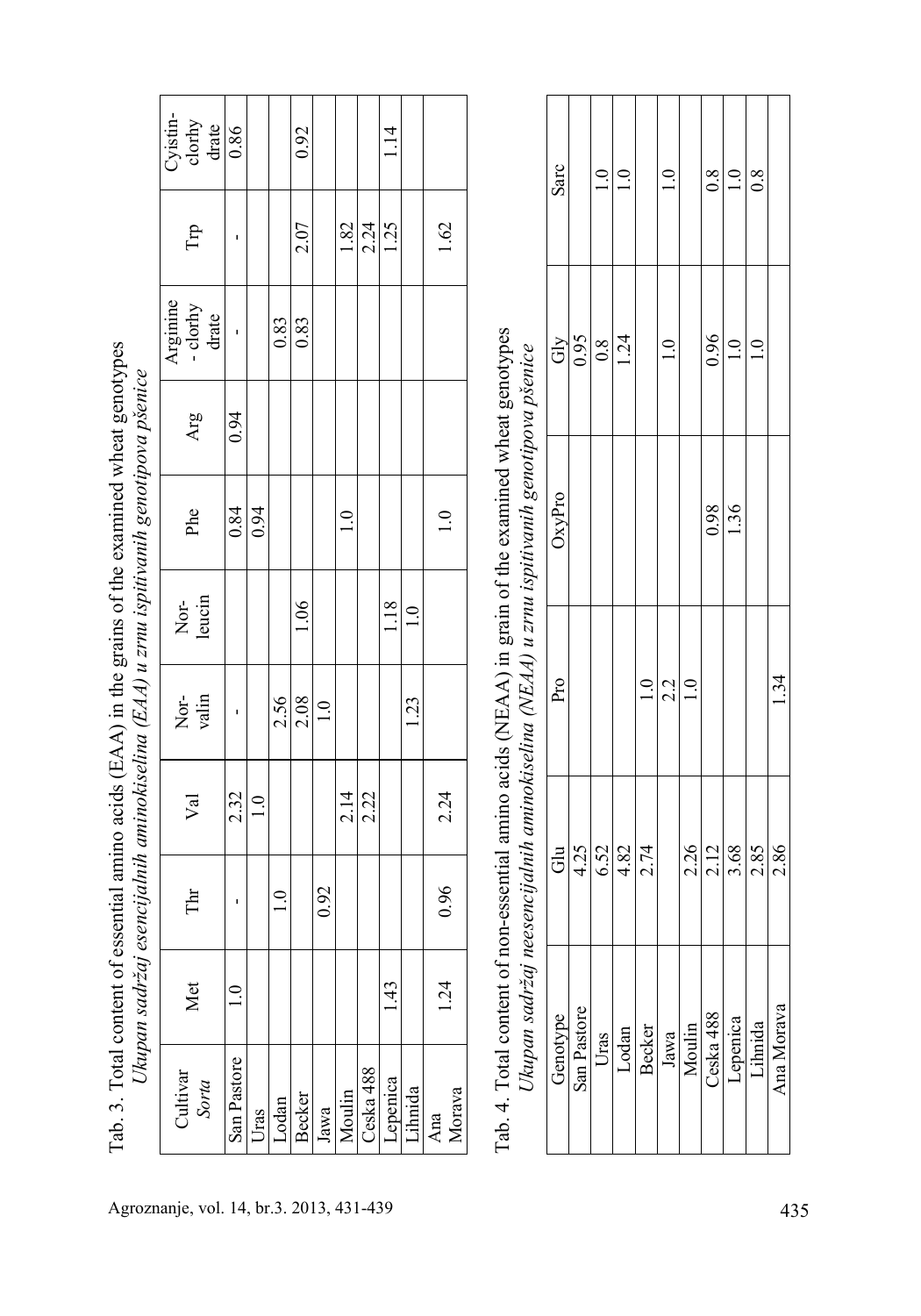Methionine was identified in only three examined genotypes: San Pastore, Lepenica and Ana Morava. The wheat genotype Lepenica had the highest content of methionine  $(1.43 \text{ mg ml}^{-1})$  and genotype San Pastore consists the lowest content of methionine  $(1.0 \text{ mg ml}^{-1})$ , Tab. 3.

 Threonin, that is very important for nutrition as one of limiting essential amino acids, was identified in grain of wheat genotypes Lodan, Jawa and Ana Morava with total content  $\sim$ 1.0 mg ml<sup>-1</sup>. Similar total content for nor-leucine was identified in wheat genotypes Becker, Lepenica and Lihnida  $\sim 1.0$  mg ml<sup>-1</sup>. The content of phenyl alanine was  $\sim$ 1.0 mg ml<sup>-1</sup> in four wheat genotypes San Pastore, Uras, Moulin and Ana Morava. Arginine was identified only in San Pastore with determined content of  $0.94 \text{ mg ml}^{-1}$ , while arginine-chlorhydrate was identified in wheat genotypes Lodan and Becker (0.83 mg m $l^{-1}$ ), Tab. 3.

 The grains of the examined genotypes Becker, San Pastore and Ana Morava had the largest number of the determined essential amino acids (five), indicating their high nutritional value.

 Glutamic acid is very important for nitrogen metabolism in cell. In gliadins storage proteins glutamic acid is present as glutamine. In this investigation glutamic acid was identified in nine wheat cultivars, while it was not identified only in wheat genitype Jawa. The Ceska 488 had the lowest total content  $(2.12 \text{ mg ml}^{-1})$ , while the wheat genotype Uras contained  $6.52 \text{ mg ml}^{-1}$  of glutamic acid (Tab. 4). Similar results in aestivum and durum wheat cultivars were found in the ratio from 4.25 to 8.75 mg ml<sup>-1</sup> by earleir research (Knežević et al., 2009).

Amino acid glycine was identified in content  $\sim$ 1.0 mg ml<sup>-1</sup> in grain of seven wheat genotypes: San Pastora, Uras, Lodan, Jawa, Ceska 488, Lepenica and Lihnida (Tab. 4).

Sarcosine was identified with content  $\sim 1.0$  mg ml<sup>-1</sup> in six wheat genotypes Uras, Lodan, Jawa, Ceska 488, Lepenica and Lihnida. Concentration of proline was the lowest 1.0 mg ml<sup>-1</sup> in genotypes Becker, Moulin, than 1.34 mg ml<sup>-1</sup> in genotype Ana Morava, and the highest 2.2 mg m $l^{-1}$  in genotype Jawa (Tab. 4). The high proline content has an influence to the secondary structure of gliadin polypeptides. This results were similar in the earlier investigation (Knežević et al., 2007).

### Conclusion

 The amino acid composition of analyzed bread wheat genotypes was different. For each genotype was identified between five to nine free amino acids, but each genotype had specific composition of amino acids. Analyzed wheat genotypes differed according to amino acid concentration. Glutamic acid had the highest concentration in the examined wheat genotypes. The presence of essential amino acids varies between two (Uras and Ceska 488) to five (San Pastore, Becker and Ana Morava). The highest concentration of essential amino acids was established for norvaline  $(2.56 \text{ mg ml}^{-1})$  and valine (2.32 mg  $ml^{-1}$ ), while the lowest concentrations were registered for methionine, threonine, arginine, phenylalanine  $(\sim 1.0 \text{ mg ml}^{-1})$ . For increasing of amino acid content as well composition of free essential amino acids in grain of wheat we need to increase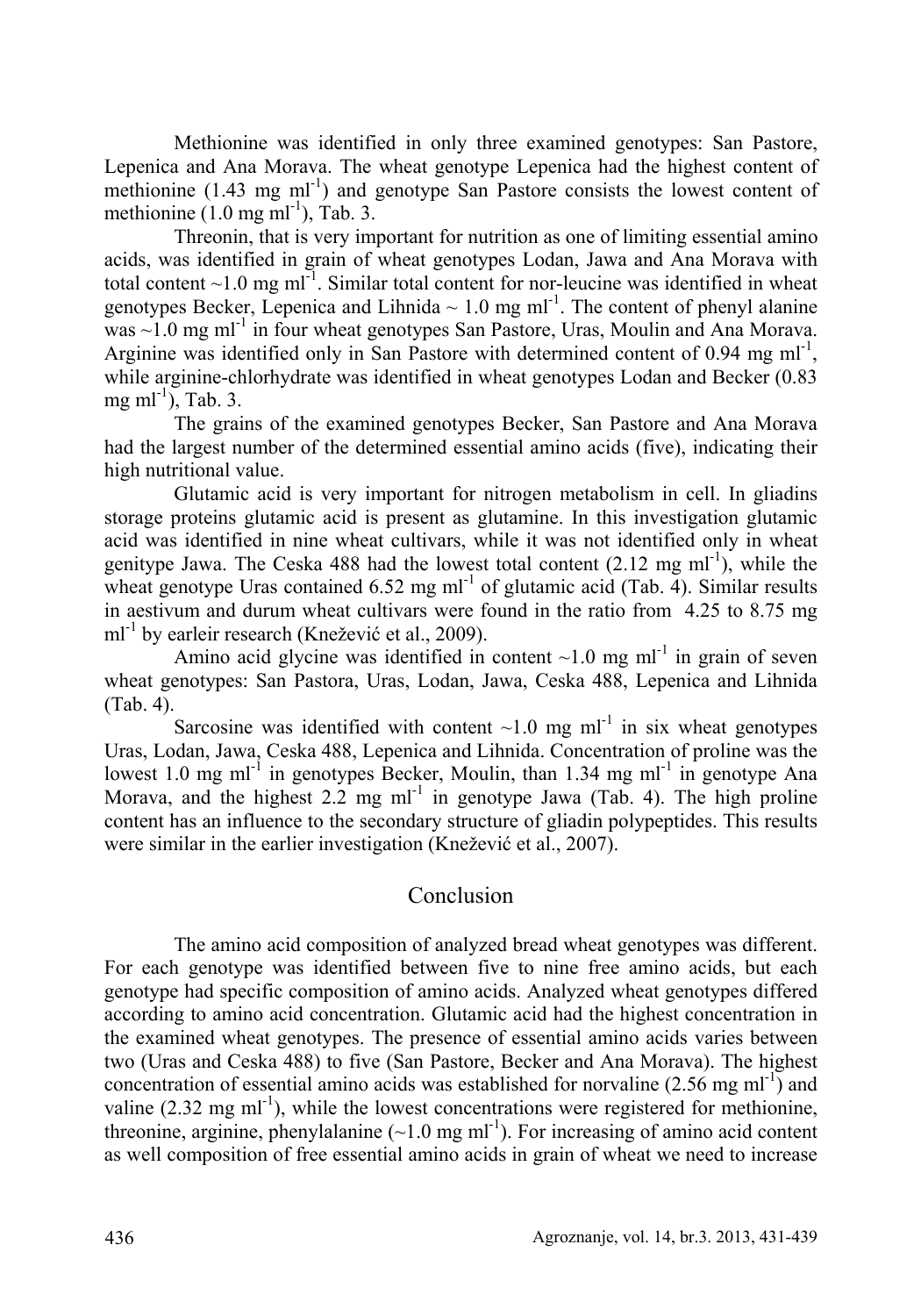our knowledge about mechanisms of the control grain protein accumulation at the molecular, biochemical and physiological levels. Considering that amino acid composition of wheat grain proteins is genetically determined, it mean that changes of amino-acid composition is possible realize through changes of composition of protein fraction and its proportion. Also, for improving nutritional value are necessary to select wheat genotypes in terms of essential amino acids content and higher protein content. Changes of proportion of storage proteins could have advantage for nutritional value.

#### Acknowledgement

 This investigation is part of the Project TR 31092 which was supported by the Ministry of Education, Science and Technological Development of the Republic of Serbia.

#### References

- Atanasova, E. (2008). Effect of nitrogen sources on the nitrogenous forms and accumulation of amino acid in head cabbage. *Plant, Soil and Environment, 54*, 66–71.
- Džamić, M. (1989). *Praktikum iz biohemije.* Beograd: Naučna knjiga.
- Hartmann, G., Koehler, P. & Wieser, H. (2006). Rapid degradation of gliadin peptides toxic for coeliac disease patients by protease from germinating cereals. *Journal of Cereal Science, 44*(3)*,* 368-371.
- Gessendorfer, B., Hartmann, G., Wieser, H. & Koehler, P. (2011). Determination of celiac disease-specific peptidase activity of germinated cereals. *European Food Research and Technology, 232*(2)*,* 205-209.
- Grujić-Injac, B. (1962). *Hemija aminokiselina i belančevina*. Beograd: naučna knjiga.
- Knežević, S.D., Djukić, N., Paunović, A. & Madić, M. (2009). Amino acid content in grains of different winter wheat (*Triticum aestivum* L.) varieties. *Cereal Research Communications, 37*, 647-650.
- Knežević, D., Đukić, Nevena, Madić, Milomirka, Paunović, A. & Zečević, Veselinka (2007). Comparison of amino acids contents in barley and wheat. In Moisuc, A. (Ed.). *Proc. of Int. Symp."Trends in the development of european agriculture" Academic days of Timişoara, May 24-25, 2007, Timişoara, Rumunija* (pp.71-76).
- Lásztity, R. (1995). *The Chemistry of Cereal Proteins (Second Edition)*. CRC Press.
- Lošák, T., Hlušek, J., Filipčík, R., Pospíšilová, L., Maňásek, J., Prokeš, K., Buňka, F., Kráčmar, S., Martensson, A. & Orosz, F. (2010). Effect of nitrogen fertilization on metabolisms of essential and non-essential amino acids in fieldgrown grain maize (*Zea mays* L.). *Plant soil environ., 56*(12), 574–579.
- Neuberg, M., Pavlíková, D., Pavlík, M. & Balík, J. (2010). The effect of different nitrogen nutrition on proline and asparagines content in plant. *Plant, Soil and Environment, 56*(7), 305–311.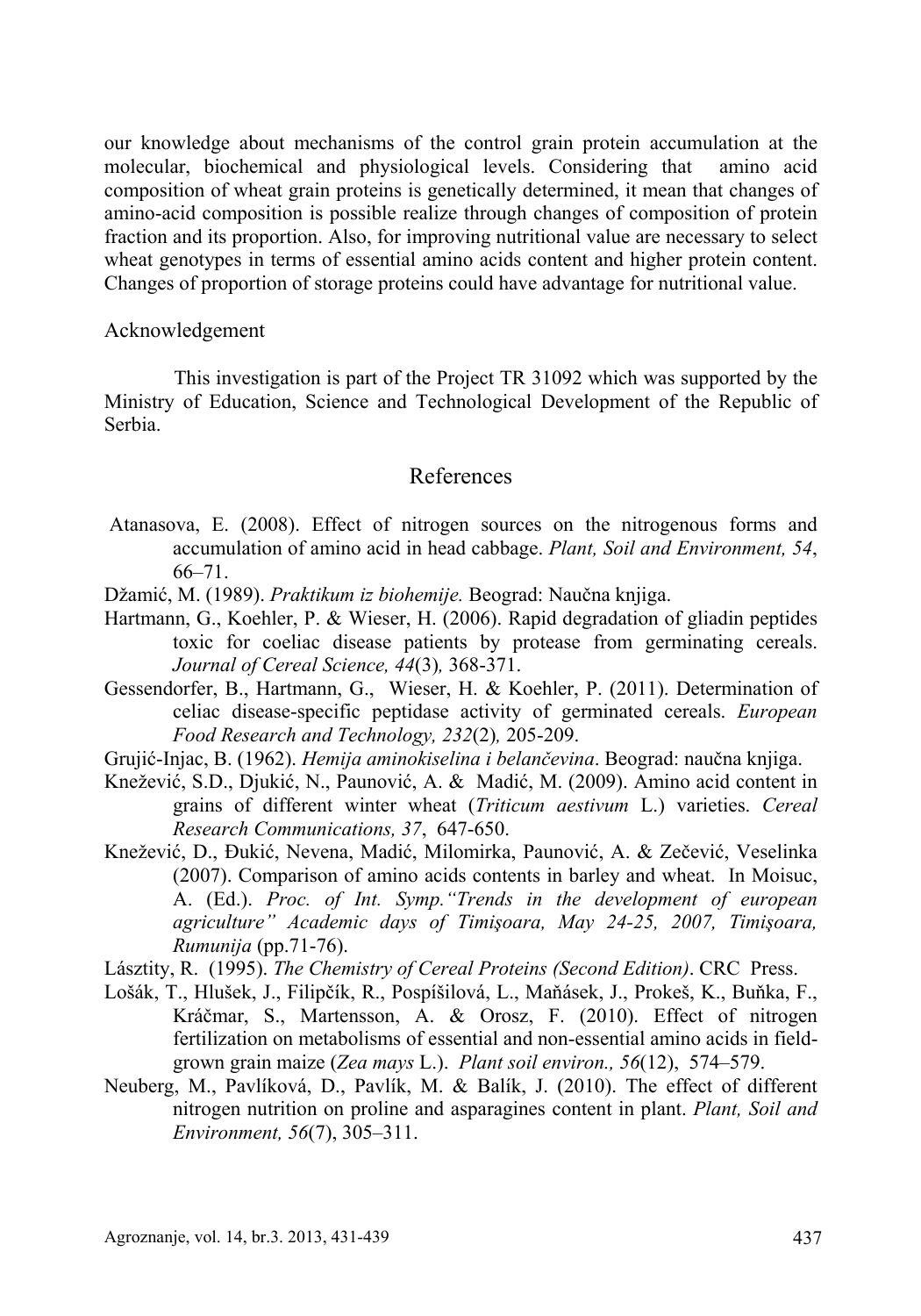- Pavlík, M., Pavlíková, D., Balík, J. & Neuberg, M. (2010). The contents of amino acids and sterols in maize plants growing under different nitrogen conditions. *Plant, Soil and Environment, 56*(3), 125–132.
- Rai, V.K. (2002). Role of amino acids in plant responses to stresses. *Biologia Plantarum, 45*(4), 481–487.
- Shewry, P.R. (2007). Improving the protein content and composition of cereal grain. *Journal of Cereal Science, 46*(3), 239–250.
- Thanapornpoonpong, S.N., Vearasilp, S., Pawelzik, E. & Gorinstein, S. (2008). Influence of various nitrogen applications on protein and amino acid profiles of amaranth and quinoa. *Journal of Agricultural and Food Chemistry, 56*(23), 11464–11470.
- Tilsner, J., Kassner, N., Struck, C. & Lohaus, G. (2005): Amino acid contents and transport in oilseed rape (*Brassica napus* L.) under different nitrogen conditions. *Planta, 221*(3), 328–338.
- Torbica, A., Antov, M., Mastilović, J.& Knežević, D. (2007). The influence of changes in gluten complex structure on technological quality of wheat (*Triticum aestivum* L.). *Food Research International, 40*(8), 1038-1045.
- Trajković, J., Mirić, M., Baras, J. & Šiler, S. (1983). *Analysis of food products.* University of Belgrade.
- Živančev, D., Torbica, Aleksandra, Knežević, D. & Mastilović, Jasna (2010). Gluten proteins characterization of wheat varieties (*T.aestivum* L.) by capilary automaticelectrophoresis at bioanalyzer 2100. In Marić, S. & Lončarić, Z. (Eds.), *Book of Abstracts/Proceedings of 45th Croation & 5th International Symposium on Agriculture, Opatija, Croatia* (pp. 524-528). Agriculture Faculty in Osijek.